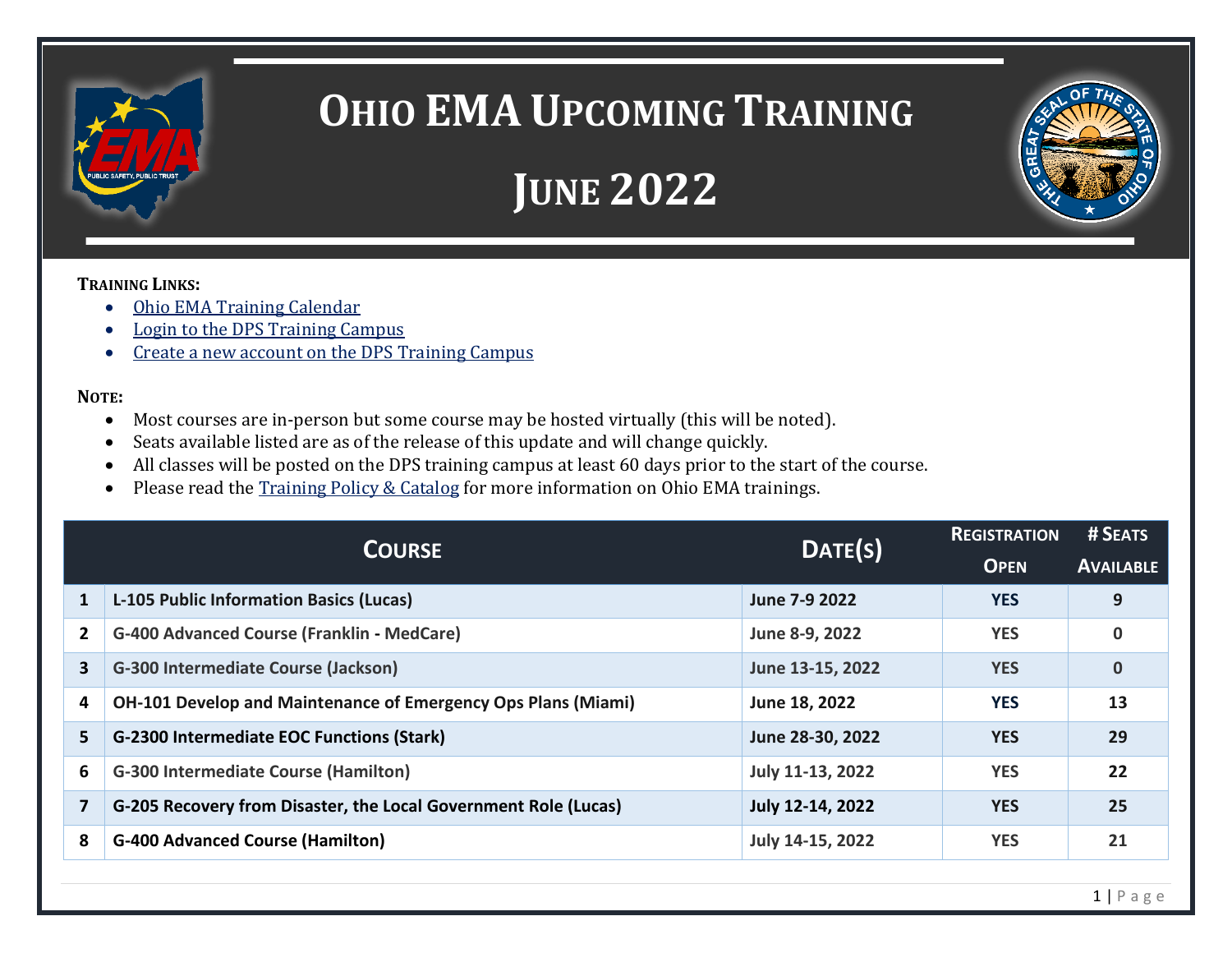| 9                 | G-191 ICS / EOC Interface (Union)                              | <b>July 19, 2022</b>  | <b>YES</b> | 11          |
|-------------------|----------------------------------------------------------------|-----------------------|------------|-------------|
| 10                | <b>L-105 Public Information Basics (Fairfield)</b>             | July 20-22, 2022      | <b>YES</b> | 8           |
| 11                | <b>G-235 Emergency Planning (Virtual - Montgomery)</b>         | July 21-22, 2022      | <b>YES</b> | 14          |
| $12 \overline{ }$ | <b>G-393 Mitigation for Emergency Managers (Lucas)</b>         | July 26-28, 2022      | <b>YES</b> | 23          |
| 13                | L-146 HSEEP (Franklin)                                         | Aug. 4-5, 2022        | <b>YES</b> | 13          |
| 14                | <b>K428 CERT Train-the-Trainer (Montgomery)</b>                | Aug. 9-11, 2022       | <b>YES</b> | 27          |
| 15                | <b>G-300 Intermediate Course (Coshocton)</b>                   | Aug. 9-11, 2022       | <b>YES</b> | 22          |
| 16                | <b>G-400 Advanced Course (Jackson)</b>                         | Aug. 11-12, 2022      | <b>YES</b> | $\mathbf 0$ |
| 17                | L-969 Communications Unit Leader (Hamilton)                    | Aug. 16-19, 2022      | <b>NO</b>  | 30          |
| 18                | G-205 Recovery from Disaster, Local Government Role (Hamilton) | Aug. 23-24, 2022      | <b>NO</b>  | 30          |
| 19                | <b>G-300 Intermediate Course (Delaware)</b>                    | Aug. 23-25, 2022      | <b>YES</b> | 12          |
| 20                | <b>G-400 Advanced Course (Tuscarawas)</b>                      | Aug. 25-26, 2022      | <b>YES</b> | 25          |
| 21                | G-288 Local & Volunteer Donations Mgmt. (Virtual - Cuyahoga)   | Aug. 29-30, 2022      | <b>YES</b> | 28          |
| 22                | L-105 Public Information Basics (Stark)                        | Aug. 30-Sept.01, 2022 | <b>YES</b> | 28          |
| 23                | G-300 Intermediate Course (Montgomery)                         | Sept. 6-8, 2022       | <b>YES</b> | 11          |
| 24                | G-191 ICS / EOC Interface (Henry)                              | Sept. 7, 2022         | <b>YES</b> | 30          |
| 25                | G-191 ICS / EOC Interface (Gallia)                             | Sept. 8, 2022         | <b>NO</b>  | 30          |
| 26                | <b>G-300 Intermediate Course (Hamilton)</b>                    | Sept. 12-14, 2022     | <b>YES</b> | 17          |
| 27                | <b>OH-197 Planning for Access and Functional Needs (Wood)</b>  | Sept. 13-14, 2022     | <b>YES</b> | 28          |
| 28                | <b>G-400 Advanced Course (Coshocton)</b>                       | Sept. 13-14, 2022     | <b>YES</b> | 25          |
| 29                | <b>L-105 Public Information Basics (Warren)</b>                | Sept. 19-21, 2022     | <b>NO</b>  | 30          |
| 30                | G-300 Intermediate Course (Cuyahoga)                           | Sept. 19-21, 2022     | <b>YES</b> | 18          |
|                   |                                                                |                       |            |             |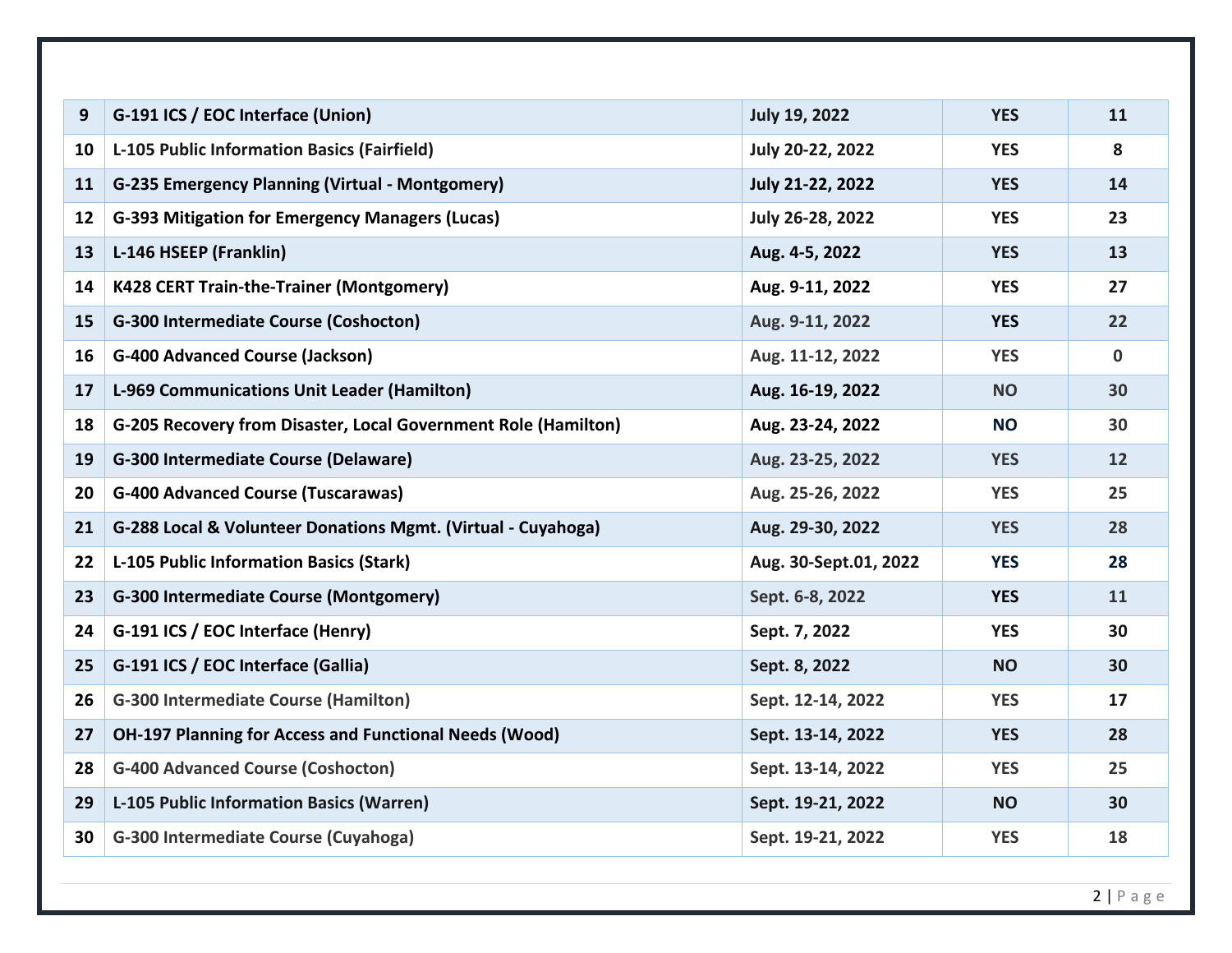| 31 | G-205 Recovery from Disaster, Local Govt. Role (Virtual - Summit)         | Sept. 20-21, 2022    | <b>NO</b>  | 30 |
|----|---------------------------------------------------------------------------|----------------------|------------|----|
| 32 | G-191 ICS / EOC Interface (Trumbull)                                      | Sept. 21, 2022       | <b>NO</b>  | 30 |
| 33 | G-358 Evacuation and Re-entry Planning (Cuyahoga)                         | Sept. 26-27, 2022    | <b>YES</b> | 29 |
| 34 | <b>G-400 Advanced Course (Delaware)</b>                                   | Sept. 27-28, 2022    | <b>YES</b> | 6  |
| 35 | <b>G-386 Mass Fatalities Incident (Marion)</b>                            | Oct. 4-5, 2022       | <b>YES</b> | 30 |
| 36 | <b>G-300 Intermediate Course (Stark)</b>                                  | Oct. 4-6, 2022       | <b>YES</b> | 19 |
| 37 | G-205 Recovery from Disaster, Local Govt. Role (Virtual - Montgomery)     | Oct. 5-6, 2022       | <b>NO</b>  | 30 |
| 38 | <b>OH-197 Planning for Access and Functional Needs (Virtual - Summit)</b> | Oct. 5-6, 2022       | <b>NO</b>  | 30 |
| 39 | L-105 Public Information Basics (Cuyahoga)                                | Oct. 10-12, 2022     | <b>NO</b>  | 30 |
| 40 | <b>G-400 Advanced Course (Cuyahoga)</b>                                   | Oct. 17-18, 2022     | <b>YES</b> | 26 |
| 41 | <b>G-400 Advanced Course (Hamilton)</b>                                   | Oct. 17-18, 2022     | <b>YES</b> | 25 |
| 42 | <b>G-300 Intermediate Course (Defiance)</b>                               | Oct. 18-20, 2022     | <b>YES</b> | 27 |
| 43 | G-271 Hazardous Weather and Flood Preparedness (Virtual - Lake)           | Oct. 18-20, 2022     | <b>NO</b>  | 30 |
| 44 | G-205 Recovery from Disaster, the Local Government Role (Franklin)        | Oct. 20-21, 2022     | <b>NO</b>  | 30 |
| 45 | <b>G-318 Mitigation Planning Workshop (Wood)</b>                          | Nov. 1-2, 2022       | <b>NO</b>  | 30 |
| 46 | <b>G-400 Advanced Course (Stark)</b>                                      | Nov. 1-2, 2022       | <b>YES</b> | 20 |
| 47 | <b>G-400 Advanced Course (Montgomery)</b>                                 | Nov. 2-3, 2022       | <b>YES</b> | 11 |
| 48 | <b>G-400 Advanced Course (Defiance)</b>                                   | Nov. 3-4, 2022       | <b>YES</b> | 25 |
| 49 | <b>G-288 Local and Volunteer Donations Management (Franklin)</b>          | Nov. 3-4, 2022       | <b>YES</b> | 30 |
| 50 | G-300 Intermediate Course (Mercer) Weekend Course                         | Nov. 5, 6 & 12, 2022 | <b>YES</b> | 23 |
| 51 | G-300 Intermediate Course (Logan) Weekend Course                          | Nov. 5, 6 & 12, 2022 | <b>YES</b> | 16 |
| 52 | G-191 ICS / EOC Interface (Warren)                                        | Nov. 8, 2023         | <b>NO</b>  | 30 |
|    |                                                                           |                      |            |    |